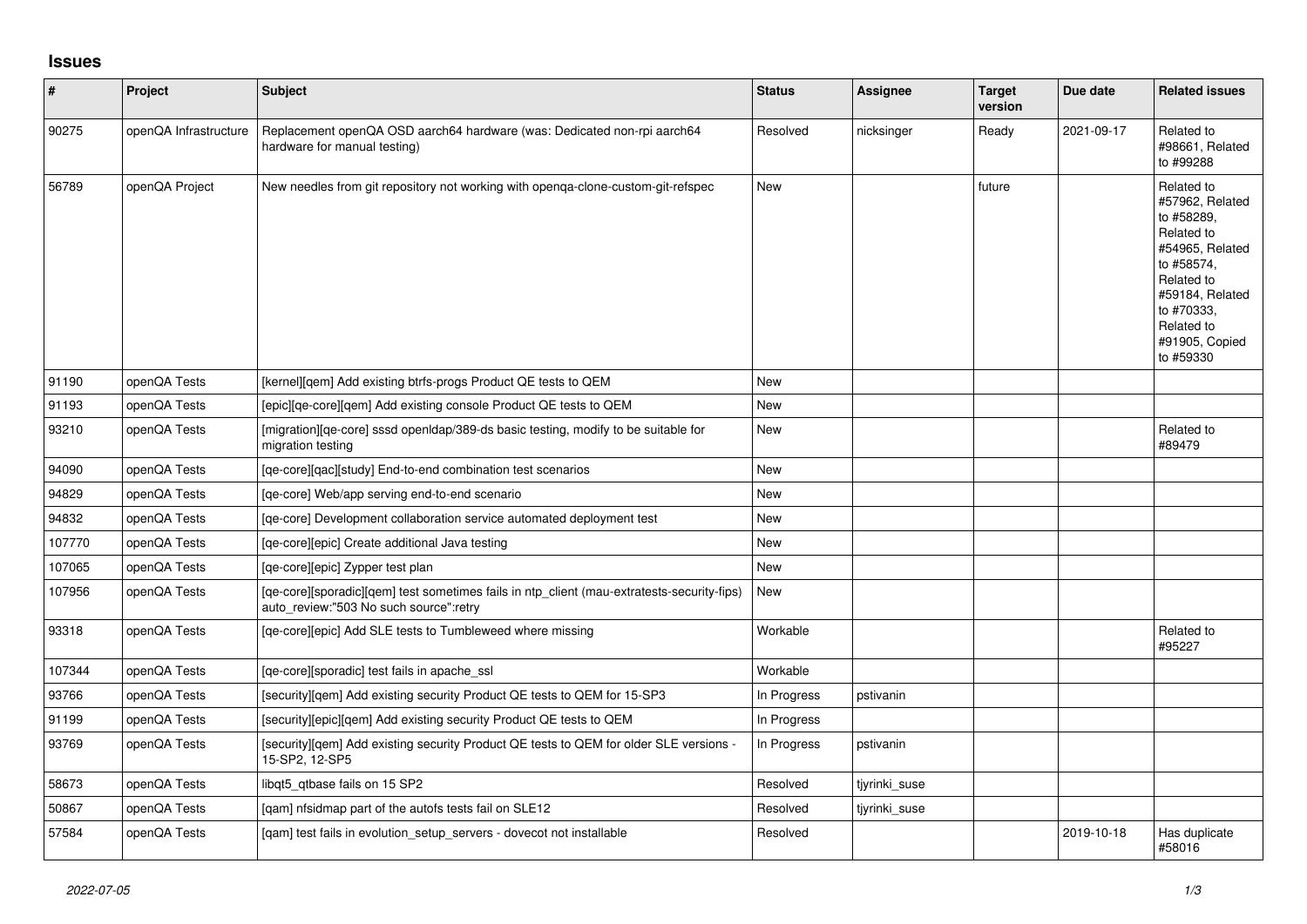| $\sharp$ | Project      | <b>Subject</b>                                                                                          | <b>Status</b> | Assignee      | <b>Target</b><br>version | Due date | <b>Related issues</b>                                               |
|----------|--------------|---------------------------------------------------------------------------------------------------------|---------------|---------------|--------------------------|----------|---------------------------------------------------------------------|
| 80452    | openQA Tests | [qe-core][qem] Problems with aarch64 RAID 15SP1/SP2 QU tests - ** Suggested<br>Backport**               | Resolved      | geor          |                          |          |                                                                     |
| 87704    | openQA Tests | [qe-core][qem][QU] test fails in boot encrypt on s390x (and only s390x)                                 | Resolved      |               |                          |          |                                                                     |
| 87707    | openQA Tests | [qe-core][qem][QU] test fails in bootloader                                                             | Resolved      | punkioudi     |                          |          |                                                                     |
| 87709    | openQA Tests | [qe-core][qem][QU] test fails in bootloader                                                             | Resolved      | punkioudi     |                          |          |                                                                     |
| 87710    | openQA Tests | [qe-yast][qe-core][qem][QU] test fails in scc_registration (multipath not tested on Full<br>images)     | Resolved      | dheidler      |                          |          |                                                                     |
| 91187    | openQA Tests | [qe-core] Add existing tomcat test module to Product QE functional                                      | Resolved      | zluo          |                          |          |                                                                     |
| 106888   | openQA Tests | [qe-core] test fails in consoletest_finish in Build 97.1                                                | Resolved      | punkioudi     |                          |          |                                                                     |
| 107347   | openQA Tests | [qe-core] test fails in system_role                                                                     | Resolved      | tjyrinki_suse |                          |          |                                                                     |
| 88231    | openQA Tests | [qe-core][qem][kiwi][regression] Extend kiwi testing to prevent lvm problems                            | Feedback      |               |                          |          |                                                                     |
| 107350   | openQA Tests | [qe-core] test fails in scc_registration in create_hdd_gnome                                            | Feedback      | szarate       |                          |          |                                                                     |
| 87713    | openQA Tests | [qe-yast][qe-core][qem][QU] test fails in scc_registration (multipath not tested on Full<br>images)     | Rejected      | mgrifalconi   |                          |          |                                                                     |
| 91178    | openQA Tests | [kernel-default][qem] Add existing kernel Product QE tests to QEM                                       | Rejected      |               |                          |          |                                                                     |
| 107341   | openQA Tests | [qe-core] test fails in vnc_two_passwords                                                               | Rejected      |               |                          |          | Related to<br>#64568                                                |
| 89479    | openQA Tests | [qe-core] test fails in sssd - Fix sssd testing with openIdap, remove use of python-pam                 | Resolved      | tonyyuan      | QE-Core:<br>Ready        |          | Related to<br>#55115, Related<br>to #13168,<br>Related to<br>#93210 |
| 89503    | openQA Tests | [qe-core] Schedule thunderbird tests for sp1 and sp2                                                    | Resolved      | dheidler      | QE-Core:<br>Ready        |          | Related to<br>#75409                                                |
| 90329    | openQA Tests | [qe-core] 15SP2 QU - test fails in raid_gpt on ppc64le                                                  | Resolved      | geor          | QE-Core:<br>Ready        |          | Related to<br>#95117                                                |
| 91106    | openQA Tests | [qe-core][qe-yast][qu] test fails in select_guided_setup                                                | Resolved      | tjyrinki_suse | QE-Core:<br>Ready        |          |                                                                     |
| 91181    | openQA Tests | [qe-core] Add existing console QEM tests to Product QE                                                  | Resolved      | zluo          | QE-Core:<br>Ready        |          |                                                                     |
| 92215    | openQA Tests | [qe-core] Change mysql tests to mariadb integration tests                                               | Resolved      | dheidler      | QE-Core:<br>Ready        |          |                                                                     |
| 93321    | openQA Tests | [qe-core] Add vsftpd test to Tumbleweed                                                                 | Resolved      | dvenkatachala | QE-Core:<br>Ready        |          |                                                                     |
| 93754    | openQA Tests | [qe-core][qe-yast][qu] xfs@svirt-xen-pv test fails in setup_libyui on 15-SP2 QU testing                 | Resolved      | tjyrinki_suse | QE-Core:<br>Ready        |          |                                                                     |
| 93757    | openQA Tests | [qe-core][qe-yast][qu] test fails in setup_libyui on lvm_thin_provisioning on all archs on<br>15-SP2 QU | Resolved      | tjyrinki_suse | QE-Core:<br>Ready        |          |                                                                     |